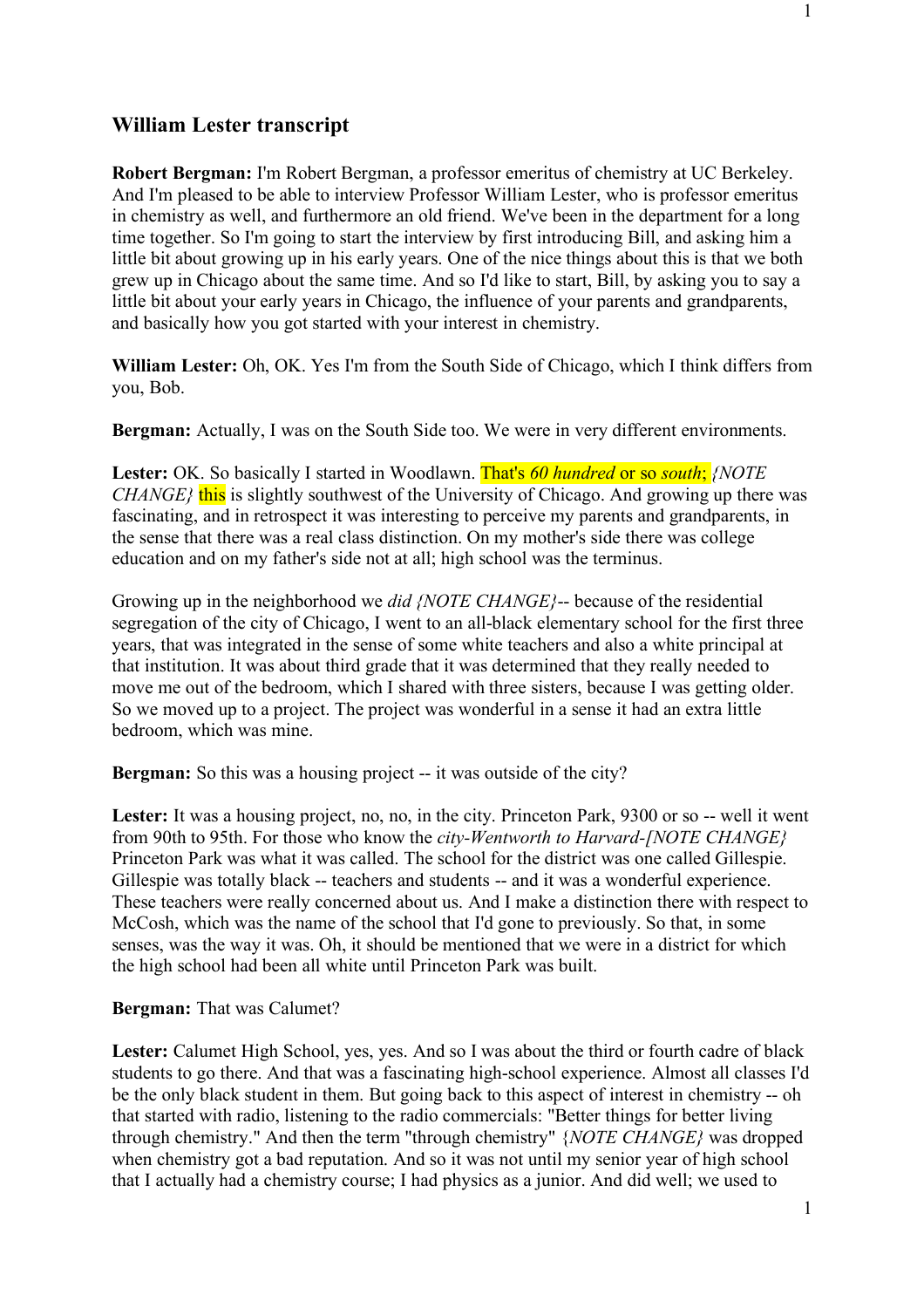have these competitions where you stand up, like a spelling bee, and the instructor would ask questions and if you missed them you sat down. So I used to win those on occasion.

**Bergman:** So I know that that's when your interest in sports was sort of -- either started or continued, right?

Lester: Oh well, my interest in sports -- in particular basketball, but football as well -- began in Princeton Park. We moved out there -- I must have arrived out there by the age of eight or nine, something of that sort. And the way it was configured -- that is, the development - there was a large central area where you could play all kinds of sports. The local fire department would flood the central field and we could ice skate in the wintertime, so we'd play hockey, with brooms and sticks and all that sort of things.

**Bergman:** I seem to remember that you could skate on the Midway.

Lester: You could skate on the Midway, but that was way south -- north. It was actually way north of where we were. And so I skated on the Midway when I was in college. But the early years no, it was on this field in Princeton Park.

**Bergman:** OK. So let's talk a little bit about later on. I know that you had this interesting series of experiences that finally led you to be educated at the University of Chicago.

Lester: Oh yes, yes, yes. Absolutely. When I applied to college -- nearing, of course, completion of my senior year in high school -- every place I applied to that was a good fouryear institution, I was not accepted into. And I was in the top, oh, 20 of a class of 370 students that graduated. And so my alternative, had I not gotten a scholarship, was the city colleges of the city of Chicago.

**Bergman:** So do you think there was a racial issue that ...

Lester: I have no idea. But let me expand on how the University of Chicago came about. Because through the normal application process, I got *nothing, but* it happened to be that *{NOTECHANGE*} there was a librarian at the high school who had endowed a scholarship to the University of Chicago.

**Bergman:** This was Victoria, was that her name?

**Lester:** Victoria Adams was the name of the librarian and of course Victoria A. Adams, as I recall, the name of the scholarship. And there was a committee -- high-school campus committee.

**Bergman:** Was that based on good progress in history?

Lester: Well, let me, let me talk about that for a moment. We did take a test -- supposedly in history. This test focused totally on the Franco-Prussian War. Now what did I know about that? Remains to be seen. So it is clear to me that this depended on what this small committee -- I think it was three of them, three teachers -- decided who should be awarded it. But it had been dormant for a number of years. And so three students of my class were awarded the scholarship -- a white girl, a white guy, and myself. And so we went off to the University of Chicago. The white girl decided, after a year, the social life at the University of Chicago was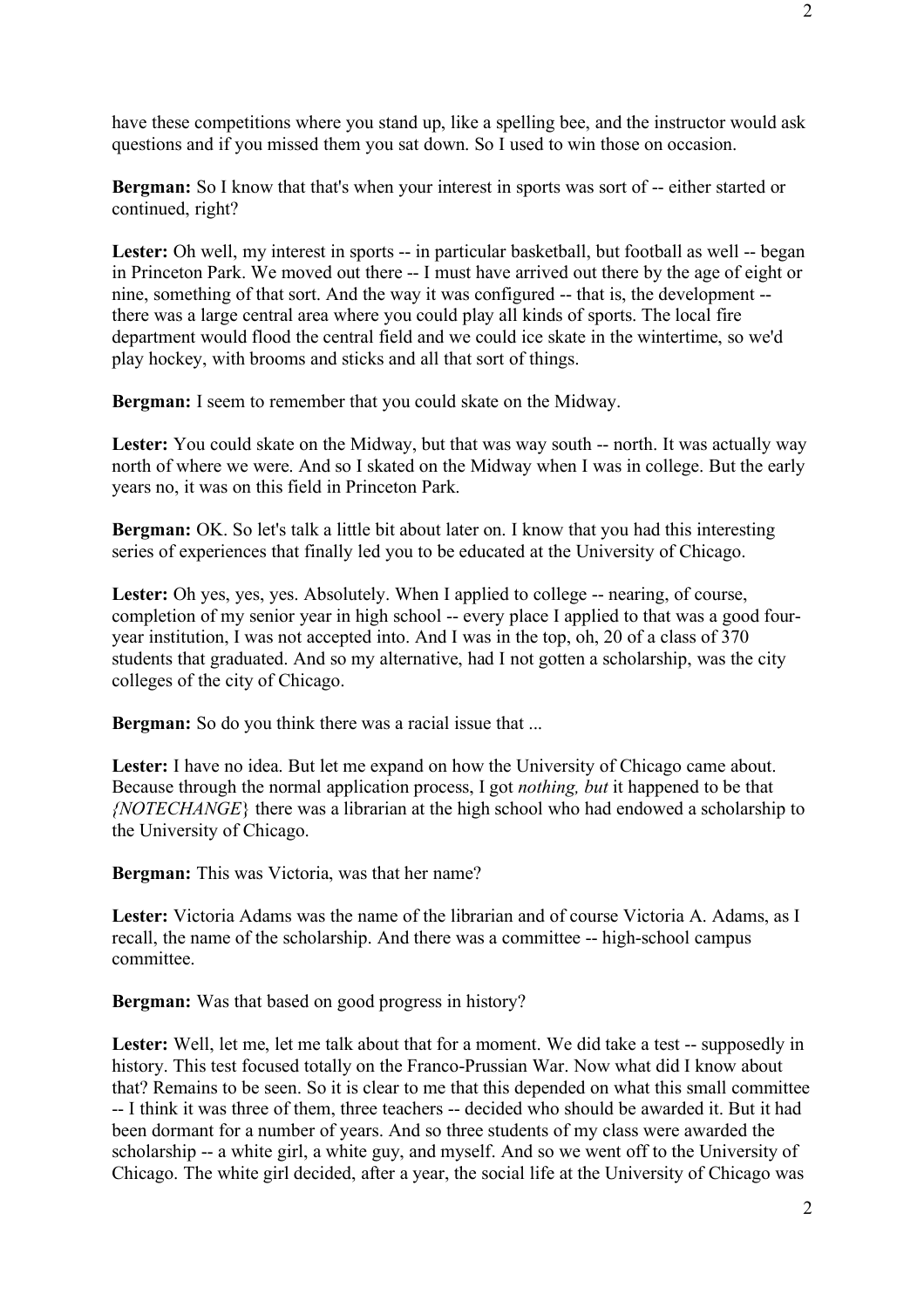the pits. And so she went off to the University of Illinois, Champaign-Urbana. The guy wanted to be a thespian, an actor, so he went off to UCLA.

But for me this was the only game in town. This is by far the best education I could get, 'cause my folks couldn't afford to send me. My father had us solidly ensconced in the lower middle class. He had passed the civil-service exam in the mid '30s, and was a mail carrier. And that's something, by the way, that I'm very familiar with, because in about my junior year of college I worked in the same place that summer. Dad said "This is where I work. Make sure you do a good job here." "Yes, Dad, got it, got it, got it." But there's another story there in that respect. And so, actually that summer I made a lot of money. I threw a case, for those unfamiliar, carried the case, then drove collection afterwards. And so I was on the clock maybe 10 to 12 hours a day. So it was very profitable. So a good experience, let me put it that way.

**Bergman:** So talk a little bit about what happened after that.

Lester: After being admitted to the university, it was an eye opener. To begin with, the first year, I had an English course -- and this is in the College of the University Chicago. Of course there is the college and then the specialties college. It led to a PhB; that is a bachelor's of philosophy in what we used to say, in nothing. Because what could you do? Go into the divisions -- chemistry, physics, mathematics and so forth. And in, but in that English course in the college, the professor went around the class asking us where we came from. And so it was very interesting to learn about all these places internationally where fellow students came from. So that was an eye opener. And then my second year took Chemistry 1 -- finally got to that and so forth...

## **Bergman:** Who did you take it from?

Lester: Oh, what was his name? He was the secretary of the department. So I can't offhand recall his name. But the other aspect associated with my first year was I went out for at the basketball team. And the University of Chicago's basketball team had the record of one win and 46 losses over the previous three years. And so we went out -- mostly freshmen and one senior who went out for the basketball team. The senior became the captain. I fortunately became a starter that year, to go through the undergraduate experience in basketball. The second year I broke the scoring record which existed for x number of years. I can't remember what x is -- broke it twice before I finished. And in that respect the single-game record that I set was 42, broken in the three-point era. And when I was inducted into the Athletics Hall of Fame at the University Chicago in 2004, the emcee was a guy from ESPN, who said that I would have been in the mid 50s, had the three-point rule existed back when I played. But to this day I still have two records standing: most field goals in a game (19) and season average (25 and a half). And I have some plaques associated with my induction into the Hall of Fame.

So truly the most positive aspect of my undergraduate experience was basketball. Chemistry important and so on, but I have to back up in terms of the chemistry. Why? Because as a senior in high school, a buddy said they were hiring over at the University of Chicago. So I went over to the employment office and they said "Well, what can you do? Can you type?" "Oh, I just finished my junior year." And so they gave me a typing test on the spot. I did 32 words a minute, but no mistakes. They said "You're slow, but you're accurate. We have two jobs: cleaning monkey cages in the medical school at 88 cents an hour, or typing in physics at \$1.09." So off I go to physics and what do I find? Professor Robert *Mulliken,* {*NOTE*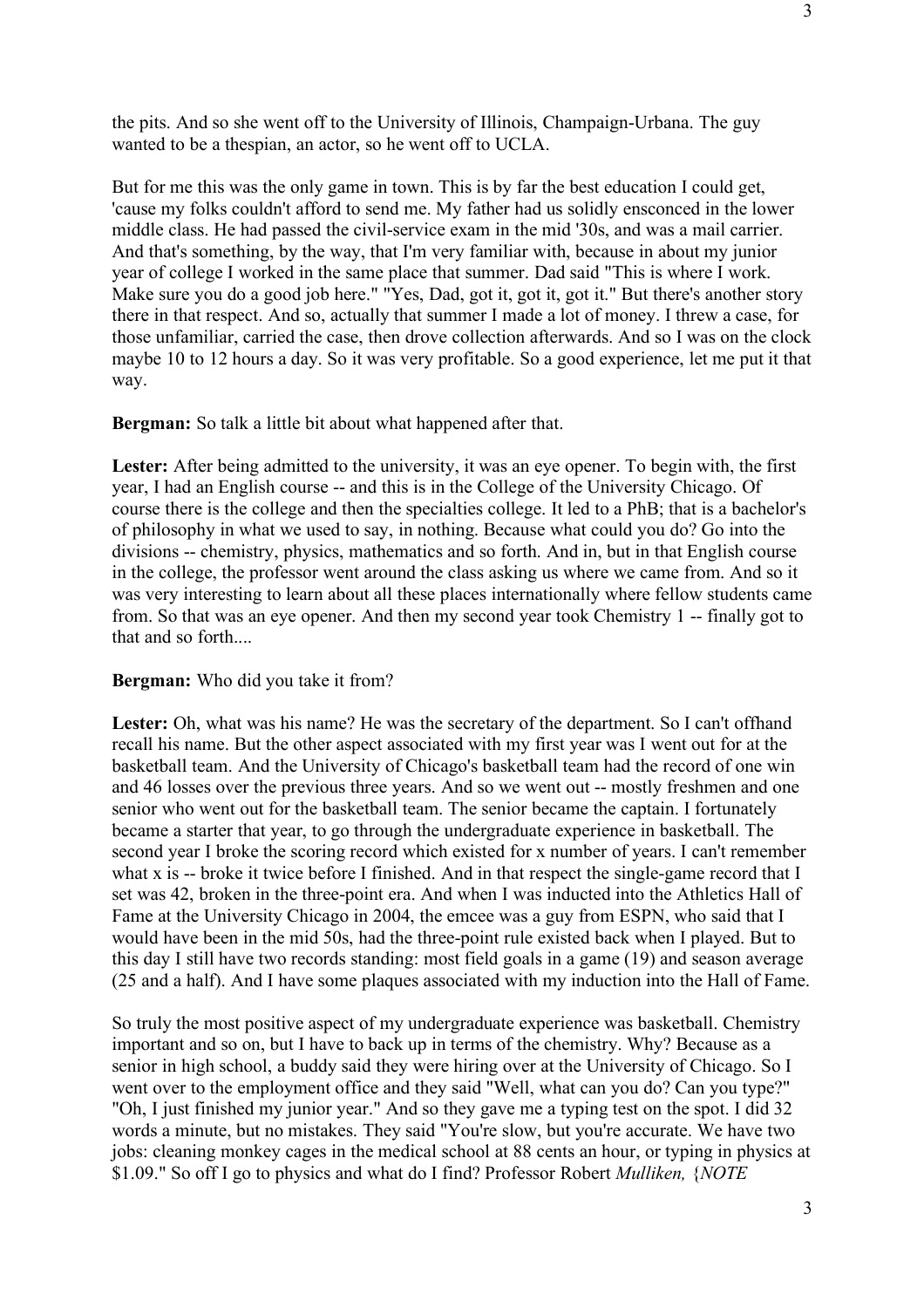*CHANGE}* who as you well know won the Nobel Prize some 15 years after I started working there. I had no influence on that. And then it was an exposure to theory. In other words, I was over there to type reports to the funding agency, which was the Office of Naval Research. And I was doing this on an electric typewriter, an IBM electric typewriter before Selectric. This was a typewriter with interchangeable keys -- the Greek alphabet, mathematical symbols and all this sort of thing....

**Bergman:** You had to switch them manually?

Lester: Absolutely and we had -- they developed a large box, where we put keys so you know which ones are in at a given point.

**Bergman:** Sounds like slow work.

Lester: Oh, hey, you pay the price. And I retain some of the reports I typed and others did at that time, and I enjoyed showing those to new graduate students *who would {NOTE CHANGE*} come to the group. "This is the way it used to be and this is what we did."

**Bergman:** So let's talk a little bit about, you know, what happened after that -- graduate school and so on.

Lester: Oh yeah. OK. Because of basketball, you might say, I did not blaze the top like I did in high school. But I did well. But there again, when I applied to graduate schools -- similar to my experience in applying to undergraduate schools -- no success.

**Bergman:** It was harder to get in those days. You know, I applied to Stanford, didn't get in. So maybe that was a general experience.

Lester: Well, I don't know, since that was my only experience. But the then-chair of Chemistry at Chicago was Henry Taube...

**Bergman:** Another Nobel ...

Lester: Who later on -- maybe I helped these folks along the path, I don't know. But in any event he said "Well, Lester, we'll let you stay." Which was not generally done, to stay for an advanced degree at an institution of that quality, if you had your undergrad degree there. I said "absolutely." So I stayed for a masters. My master's project was under the tutelage of a guy name of Stuart Rice. I know you've heard that name. He was, at that point, a fresh-faced new professor. And so he was actually very helpful in getting me admitted for doctoral studies at Washington University in St. Louis.

**Bergman:** Was there an issue of not going on to a Ph.D. at Chicago? They wanted you to go somewhere else, since you'd done ....

Lester: Oh yeah, yeah. They let me stay for a master's and "That's it." That sort of thing. So, no, a Ph.D. was not in the cards for the University of Chicago.

**Bergman:** So then you went to Washington University?

**Lester:** Went to Wash. U. I should add that in Christmas midterms, associated with that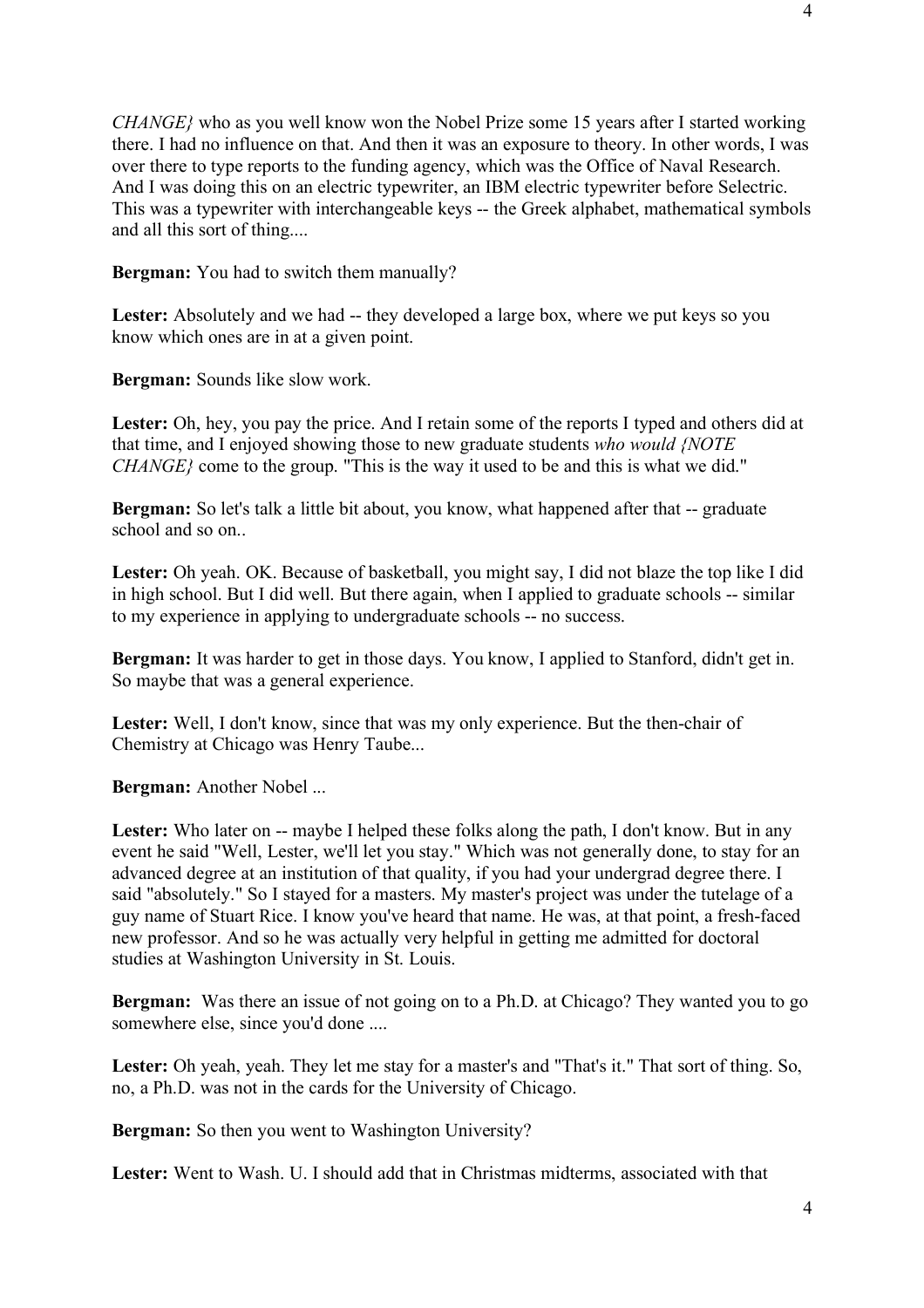particular academic year, I got married. I hadn't planned on getting married. But before I left for St. Louis my then girlfriend said "Well, what about me?" And I said "I have no money. I just have a teaching assistantship."

**Bergman:** That was Rochelle?

**Lester:** That was Rochelle. And so she said "Well I'll work," which she had been a social worker in Chicago. So we did the calculation and said "Yeah, that will work." So we got married that Christmas, and so forth. "So forth" means that within a couple of months she was pregnant. So much for diaphragms and their adequacy -- because I have had two diaphragm children before I finished my doctorate, let me say this. But in any event, at Wash U I went to work for a guy named Weissman. I don't know if you knew Weissman. I'm trying to think of his name -- Sam Weismann. Sam Weissman was one of the experts in **ESR** [electronic-spin resonance] -- that was his primary thing, and was primarily research, [electronic-spin resonance, *for {NOTE CHANGE}* molecules, yeah. *{OK}*

**Lester:** And so I couldn't and so I called the folks at Catholic University. The reason being that a research associate with *Mulliken* {*NOTE CHANGE}* -- and I was with that operation, in terms of working throughout my undergraduate years -- had said if you want to get a degree dealing with *molecular orbital* theory in quantum mechanics and so forth in a chemistry department, there *{NOTE CHANGE}*were very few. Because *Mulliken {NOTE CHANGE}*was in the physics department, of course, as I mentioned early on. And so he said "At Catholic, where I got my degree in chemistry, a Ph.D., that would be a good place to go." Oh, OK. So I had applied to them. I'd been admitted but didn't know that until after the April 15th deadline for responding to the institution you would go to. Why was it so late? Because my letter went to Dr. William A. Lester, head of student health, *at* a sanitarium in suburban Chicago. *{NOTE CHANGE}* That was real.

So I called Catholic -- upon completion of that academic year, I called Catholic. Asking if I could come. And they said yes, I could. So this I planned to do. But I also needed some income for that summer at the end of the academic year. And so I went around to three companies: Mallinckrodt Chemical, Monsanto and Tri-City Oil.

**Bergman:** But there was some reason you went to Catholic -- there was a certain person you wanted to work for, right?

Lester: Oh yeah, it was the research director for -- this was one of the few women in theoretic chemistry, Virginia Griffing.

**Bergman:** Yeah, right. So it was interesting, right? I mean she had to be one of a very small number...

**Lester:** Yeah, yeah, yeah, Yeah. So but that summer, when I discovered I couldn't find anything, there was a professor in chemistry, Lindsay Helmholtz. Well, as I mentioned, I called Catholic and they said "Come on." Needed employment that summer and this professor in chemistry at Wash. U., Lindsay Helmholtz, said "Well you can come in, do some experiments with me." Well mind you my focus was theory, but absolutely this paid money, so I'll do those. And the goal was to seed crystals of germanium hexafluoride with manganese to *get an ESR signal. {NOTE CHANGE}*OK? And to precipitate the fluorides out of hydrogen fluoride (which you know how caustic that stuff is). So I'm dealing with rubber gloves, in a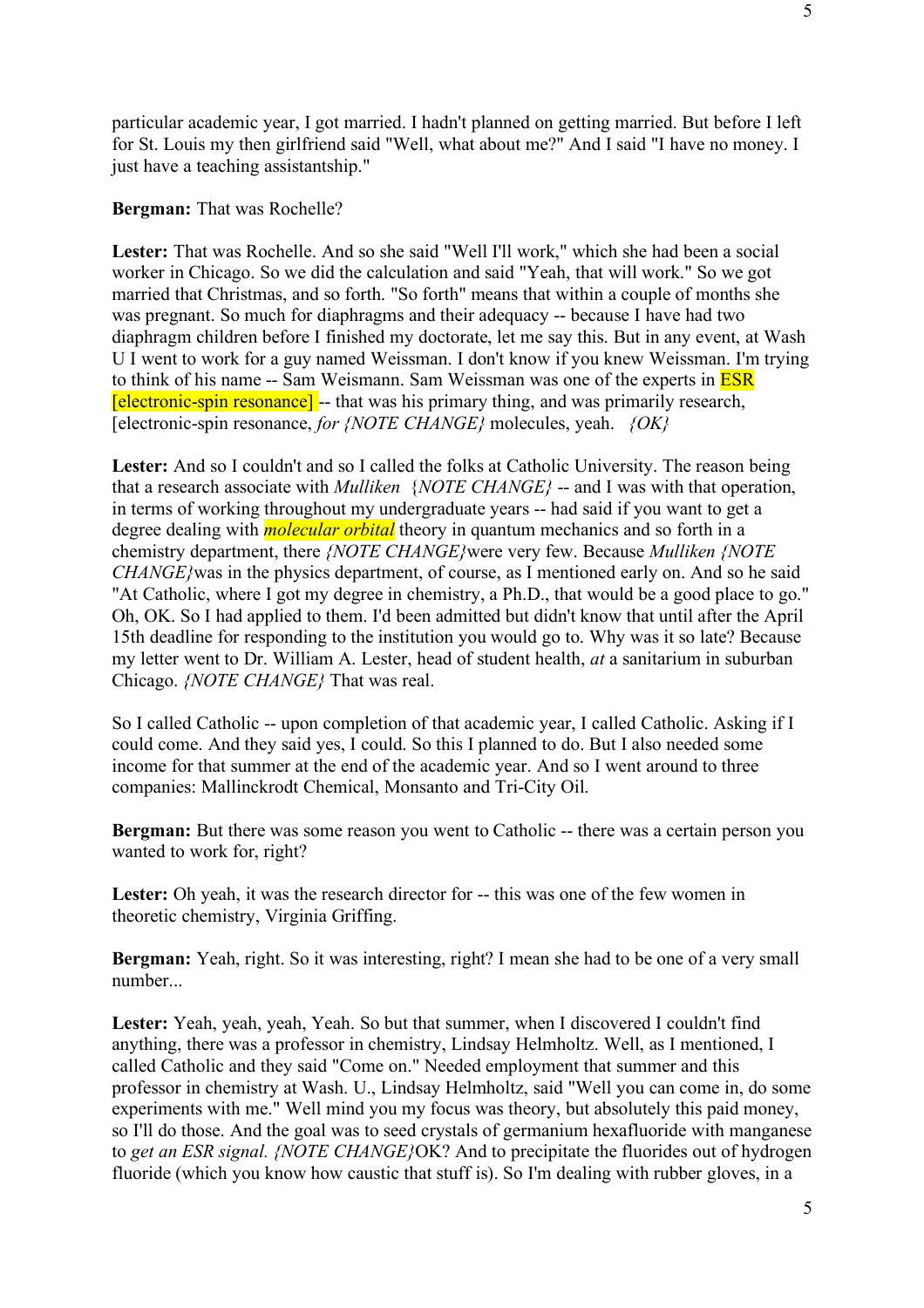hood, trying to precipitate these crystals with a dopant, and then put them in an ESR spectrometer.

**Bergman:** Is this what convinced you to be a theorist?

Lester: Let me look at this -- let me tell you part of the basis of this -- that for a full summer I was putting beautiful crystals into the spectrometer. No signal. No signal.

Lester: I said to myself "I knew that was a driver for being in theory." So really it was a very helpful experience, but it just cemented my direction, my preference -- which I already had a strong predilection to. There was no ifs, ands or buts about that.

**Bergman:** OK, so let's talk about finishing your PhD.

Lester: Oh, yes, yes. So here I am in a situation where I needed to get to Washington D.C. So I bought a used car, had a U Haul and piled everything in it, with my pregnant wife -- went motoring from St. Louis to D.C. Coming in on New York Avenue, and this other family came in on Pennsylvania Avenue. Their name was Kennedy. But the Lesters, you know, we had a different -- we didn't converge, by the way, except later on. Well, let me indicate now when that was -- that because of my financial hardship, the amount of money I was receiving at Catholic, I talked to *the* fellow at Chicago who had suggested Catholic. His name was *{NOTE CHANGE}* Bernard Ransell, Dr. Bernard Ransell.

Lester: And he said "Well, they have summer internships at the Bureau of Standards. Get in touch with this fellow Morris Krauss," which I did. And he said "Well, maybe he can do something for you." So I went out there and talked to Mo, which is what we called him. Mo said "Yeah, sure come on out." And so I did, and so on. Made some nice change that summer and then back to campus to satisfy requirements. And so the following Spring he called. He said "Would you like to come out again?" I said "I have two children now; I really need to go to school as fast as I can." He said "Well, people do get their degrees, you know, from here." Oh, really?

So I went in and talked to my research advisor, Virginia Griffing, and Virginia said "Well, Bill, what do you want to do? Get an education or make money?" And for me, you know, that's no dichotomy. I needed to do both. Unfortunately -- the way life is -- she died of an aneurysm that Spring.

**Bergman:** Oh, too bad.

**Lester:** And so off I went to *the {NOTE CHANGE}* Bureau of Standards and after that summer went on a regular payroll. I finished my last two years of graduate work as a GS9.

**Bergman:** Somebody must have had to sign your Ph.D., then -- somebody else?

Lester: Oh yes, oh yes. Actually it was signed by a priest there, Father John Dooling, who actually taught the *statistical {NOTE CHANGE}* mechanics course at Catholic. But there was another fellow who came, who actually was the reader. And I think actually he signed, being knowledgeable -- Ying Nan Chiu. {*NOTE CHANGE}.* He was a spectroscopist, whose wife was also a scientist. He went on the faculty at Catholic and she went on the faculty at Howard University. But the main point here is that it was Morris Krauss who suggested the problem I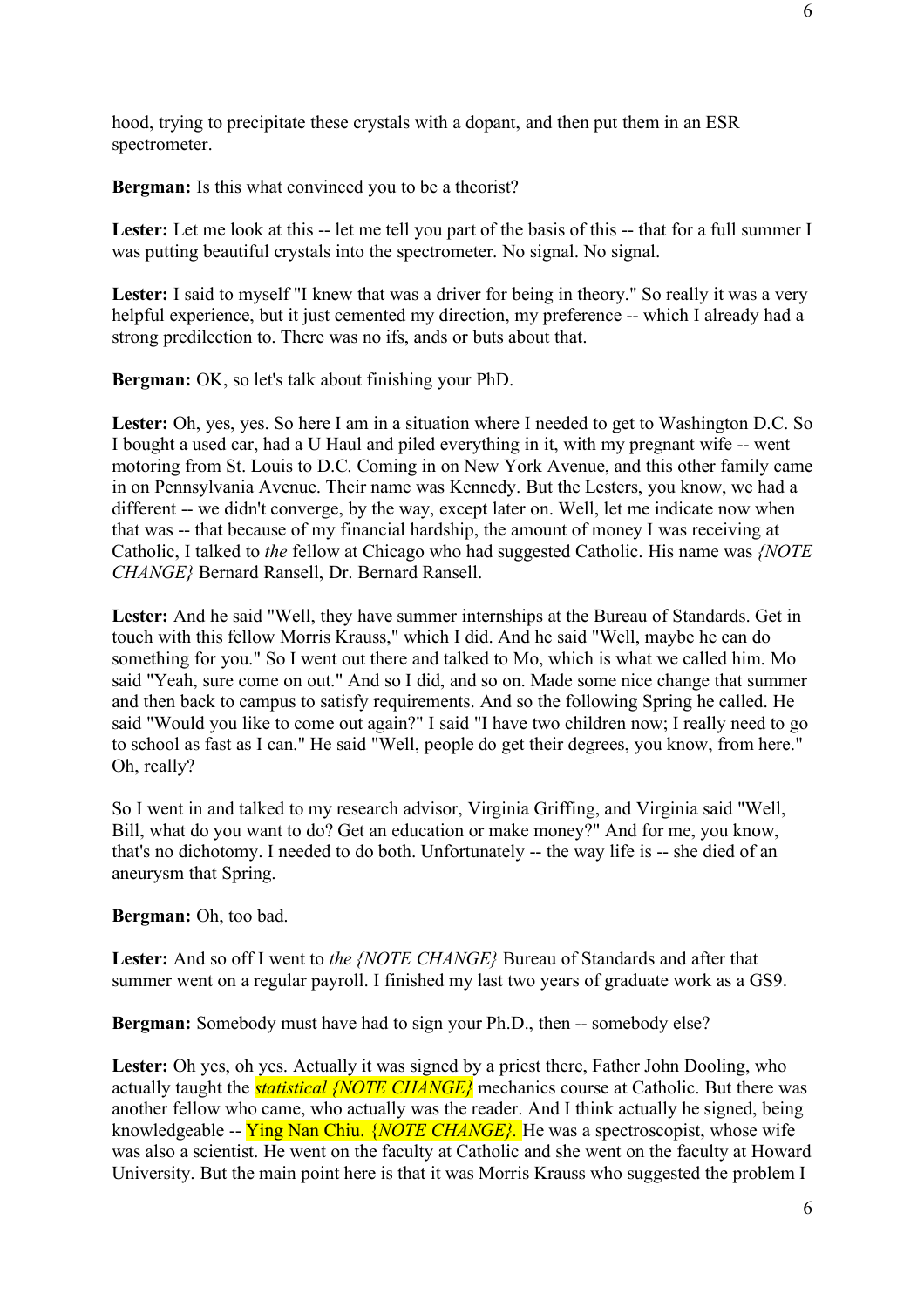worked on. And that problem dealt with something called correlated Gaussians, which were new and proposed by Francis *Boys {NOTE CHANGE}* publication in 1960. And we were talking, now '61 or '62, in terms of my being ('62, I guess it was), being at the Bureau of Standards, and so on this hot problem. And by the way, it's been cited many, many times subsequently. So we did two papers associated with it.

**Bergman:** So was this connected with the eventual development of density functional theory, or did that come later?

Lester: Density functional theory came much later.

**Bergman:** No, no, but I think you said something about it being the groundwork for that.

Lester: It could have been. I can't say anything about that at all.

**Bergman:** OK. So let's talk about postdoc -- the University of Wisconsin, right?

Lester: Yes, yes, yes.

**Bergman:** So again, we were there at the same time, I think.

**Lester:** When did you get there?

**Bergman:** '63.

Lester: As a graduate student, coming as a new graduate student?

**Bergman:** I was really just a kid.

Lester: So I arrived in the Fall of '64 as a postdoc with Richard Bernstein.

**Bergman:** Sorry I didn't know you then.

Lester: Where were you? Where were you located?

**Bergman:** In that new -- at the time a new building?

**Lester:** 1112 Johnson Street? {*NOTE CHANGE}*

**Bergman:** I think so, yeah.

**Lester:** What floor?

**Bergman:** Sixth, maybe.

Lester: OK, I was on the second floor. That's where the Theoretical Chemistry Institute was located and Bernstein was a member of the Theoretical Chemistry Institute.

**Bergman:** I took kinetics from him.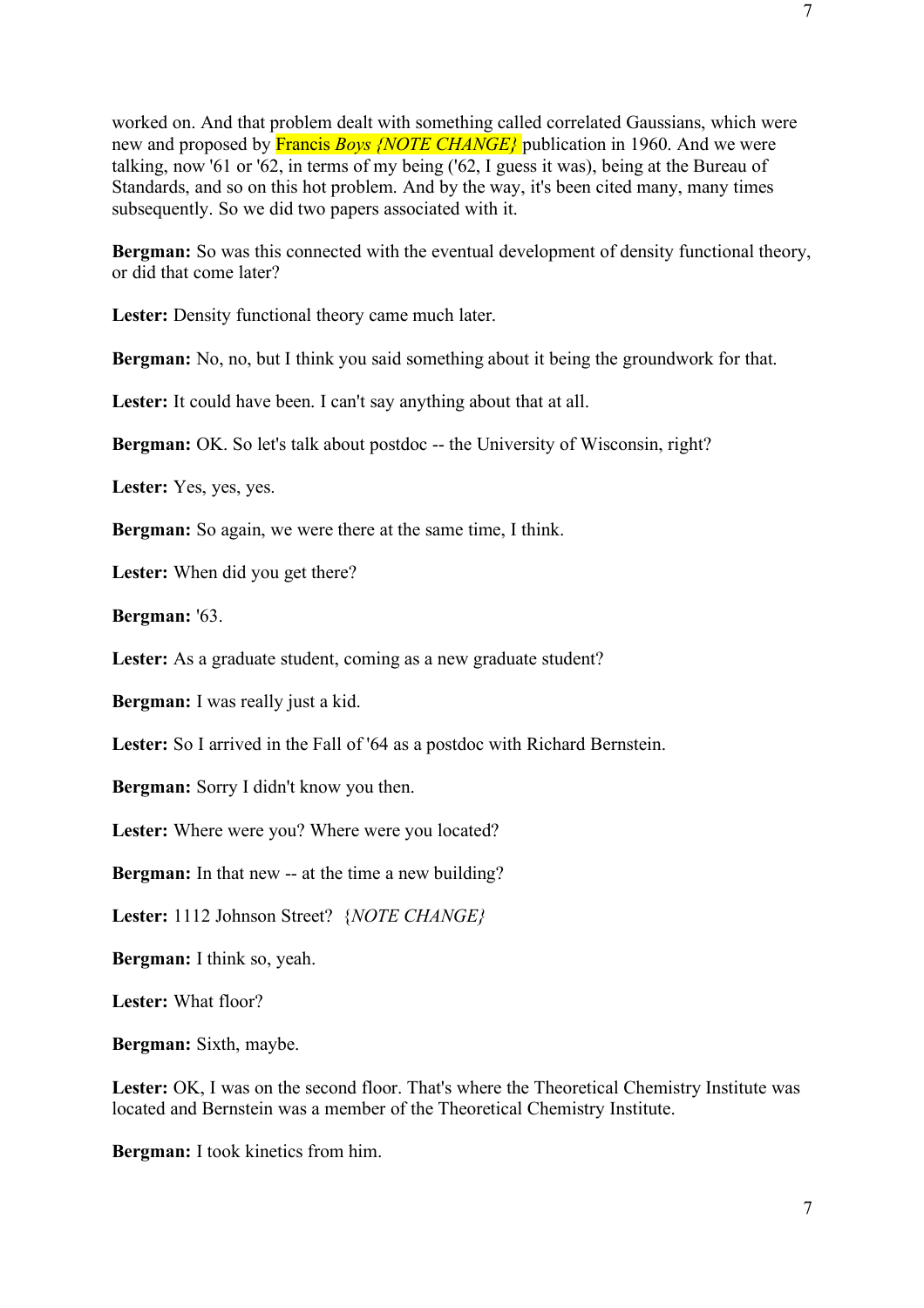## **Lester:** Did you?

**Bergman:** The same time you were there. I should have known you.

Lester: Well, I'm downstairs dealing with brand new problem directions -- separate, very different from my thesis. And this is dealing with internal energy states of molecules. And as you know the Schrödinger equation -- which is the big equation that one solves, in principle, if one can, to gain information on molecular systems -- can be separated in terms of nuclear motion and electronic motion.

And so the focus here was -- that is, nuclear motion being the atoms and the molecules moving, atoms and molecules moving with respect to one another. And the game that was of interest here was to compute rotational energy transfer by collision of an atom with a diatonic molecule. And so because this was computational this meant the simplest ones you could consider. And the other part of it here -- I guess that original case was to compute potential energy surfaces. But that was -- that became a sideline that I dealt with later. And we can talk about that further. But the main point here was that it involved solving coupled differential equations systems. And in that regard that was new to me. Ramped up on it, learned a lot about that sort of thing, got to know a lot of people in the Mathematical Sciences Institute, which you may be familiar with, and was able to compute accurately the cross sections expectation values for collisions of atoms -- an atom with a single diatomic molecule.

**Bergman:** So you know the computer facilities, were they OK at the time?

**Lester:** Absolutely inadequate at --

## **Bergman:** At Wisconsin?

Lester: At Wisconsin. As a matter of fact, used some of the computational facilities at the Bureau of Standards for what I *needed {NOTE CHANGE}* to do. Oh, but then Wisconsin - then the university as a whole had a computer center -- in the physics department is where it was housed. And they had, at that point, Control Data Systems, CDC 3600 was the first, followed by a 6400. And two years after I left Wisconsin is when the activists blew it up. But in point of fact, within eight months of my assuming the postdoc position, I was asked to assume the position of assistant director of the Institute. And I told Bernstein, I said "Dick, you know I have a regular job; I'm on education leave." He said, "Take the job, Bill, take the job." Oh, OK -- and I thought about it. So I did.

And the first day I'm reading correspondence between the NASA program officer (it was a NASA-funded institute) and the director. Second paragraph said "You need to diversify." So bottom line, Bob, it was an affirmative-action position. The guy who held the position went off to a regular job, faculty position elsewhere. So OK. But then I gave my talk to go on the faculty. And everyone approved of it except the director of the Institute, Hirschfelder. So Dick told me. I said OK. I retained this job for a few years as the assistant director. But also became a lecturer -- not on the academic stepladder -- at Wisconsin. And then they said "Well, you know, the money's getting tight; so we're going to dissolve your position." OK. So now it's Spring of '68. American Physical Society is meeting in Berkeley, American Chemical Society in San Francisco, a week apart. And so I took my family, brought them with me to the West Coast, because I have a sister who was living in the Bay Area that we would visit for the week, and so on. And furthermore during that week visit IBM Research.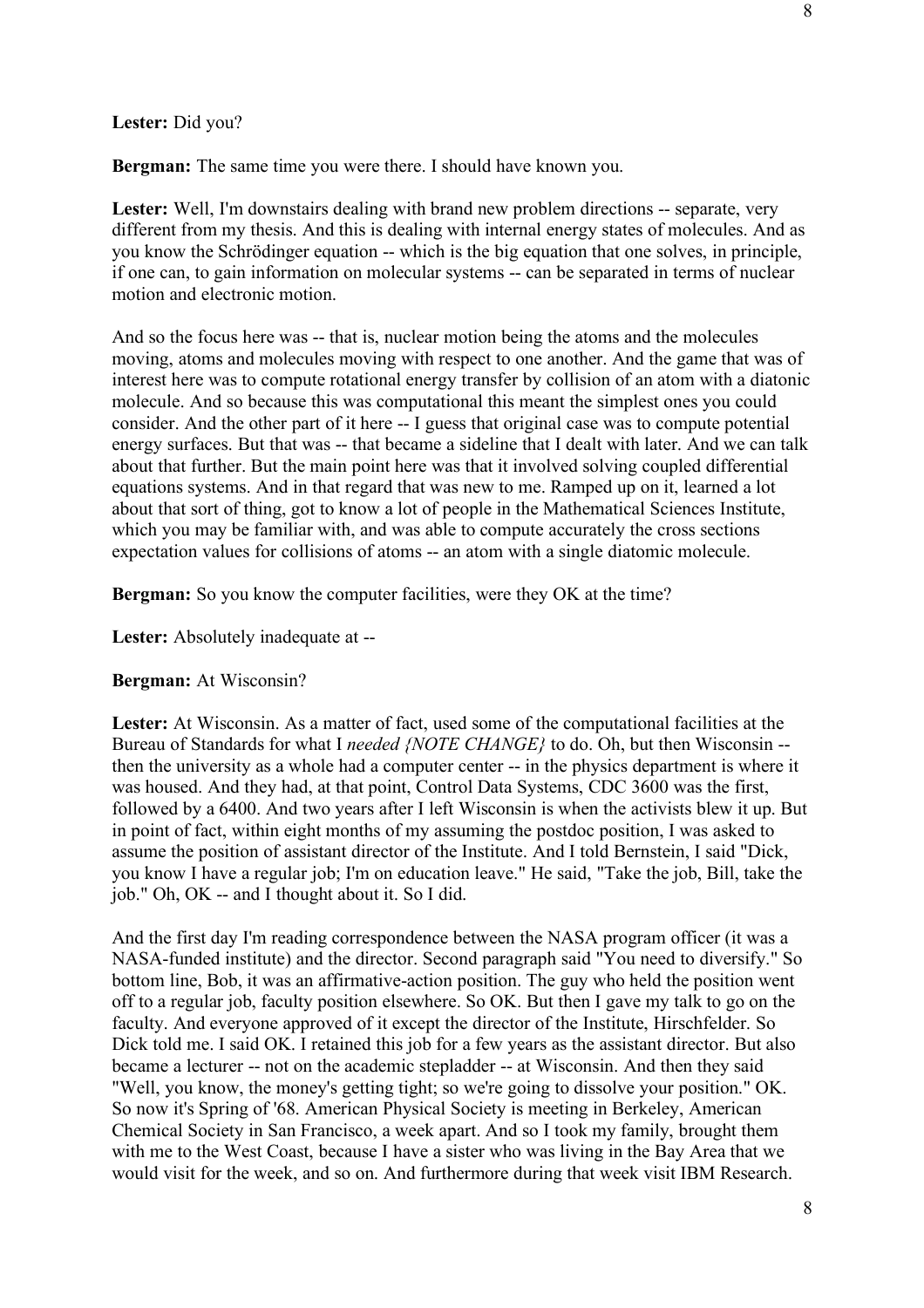Well why IBM Research? Because there are a number of guys working there who were graduate students or postdocs at the University of Chicago when I was in working for *Mulliken*, {*NOTE CHANGE}* in what was called the Laboratory of Molecular Structure and Spectra. And so I visited them. But furthermore -- now this was in a department called Large-Scale Scientific Computations, and headed by a guy by the name of Enrico Clementi. {*NOTE CHANGE}*

**Bergman:** So he was really at the forefront of big computing in those days, right?

Lester: Well he hadn't as yet. Because when I met him is when he was a candidate for a position on the faculty and in the institute at Wisconsin. Why? Because the fellow who was in the office next to me, junior faculty member, and this is facts: when Hirschfelder came to see him and said "You know, my name should be on this particular paper." And the guy said "If you insist, I'm leaving; I'm going back to where I was before." So he left; he went back to Argonne National Laboratory. Then there began a search for his replacement, and fellows at all levels who I'd known -- by reputation and so forth -- *came in including Clementi {NOTE CHANGE}* who at that time was on sabbatical at the University of Chicago, because he had been there with *Mulliken {NOTE CHANGE}* [0.1] So it's a tight little loop here. And so like when he was saying "I'm coming, I'm coming, I'm coming." And then one day he said "No, I'm not coming. What do I learn after I visit -- San Jose Research Lab...? Which is the IBM facility where he was located -- that he had been using the idea of leaving IBM and going to Wisconsin as a negotiation ploy to get created the large-scale scientific computations division.

**Bergman:** So that's how that happened.

Lester: That's how that happened. And when I visited, he said "I want you to meet someone." Took me down the hall and introduced me to the director of the laboratory and said "We're going to hire this guy." And we get back to [name?]'s office, I say "So what are you talking about?" "I know you work from when I was a candidate in Wisconsin." I mean you can't make this up! And so I was hired there -- and by the way, I should add, I was going to make a whopping 5,000 dollars more a year. I would have all the computing resources I would need, I would be in California. So it was, you know, no brainer. So the Lesters moved in 1968 to San Jose, Calif. I should interject here that a year and a half before moving, that winter, my daughter, who is now five years of age, in the three-block walk from kindergarten to the house, suffered frostbite, because she took her mitten off.

# **Bergman:** This was in Wisconsin?

**Lester:**, Madison. This was a Madison winter, for which that day the high was 11 below. I'll never forget that temperature. She came in screaming. So anyway, that was one of those things.

**Bergman:** So California was a pleasant change?

**Lester:** Yeah, yeah. And so I *continued {NOTE CHANGE}* the research I started at Wisconsin. Got a lot done, and that's when I established some of the standards by which others were able to calibrate their algorithms for the *computational approach - that sort of thing. {NOTE CHANGE}*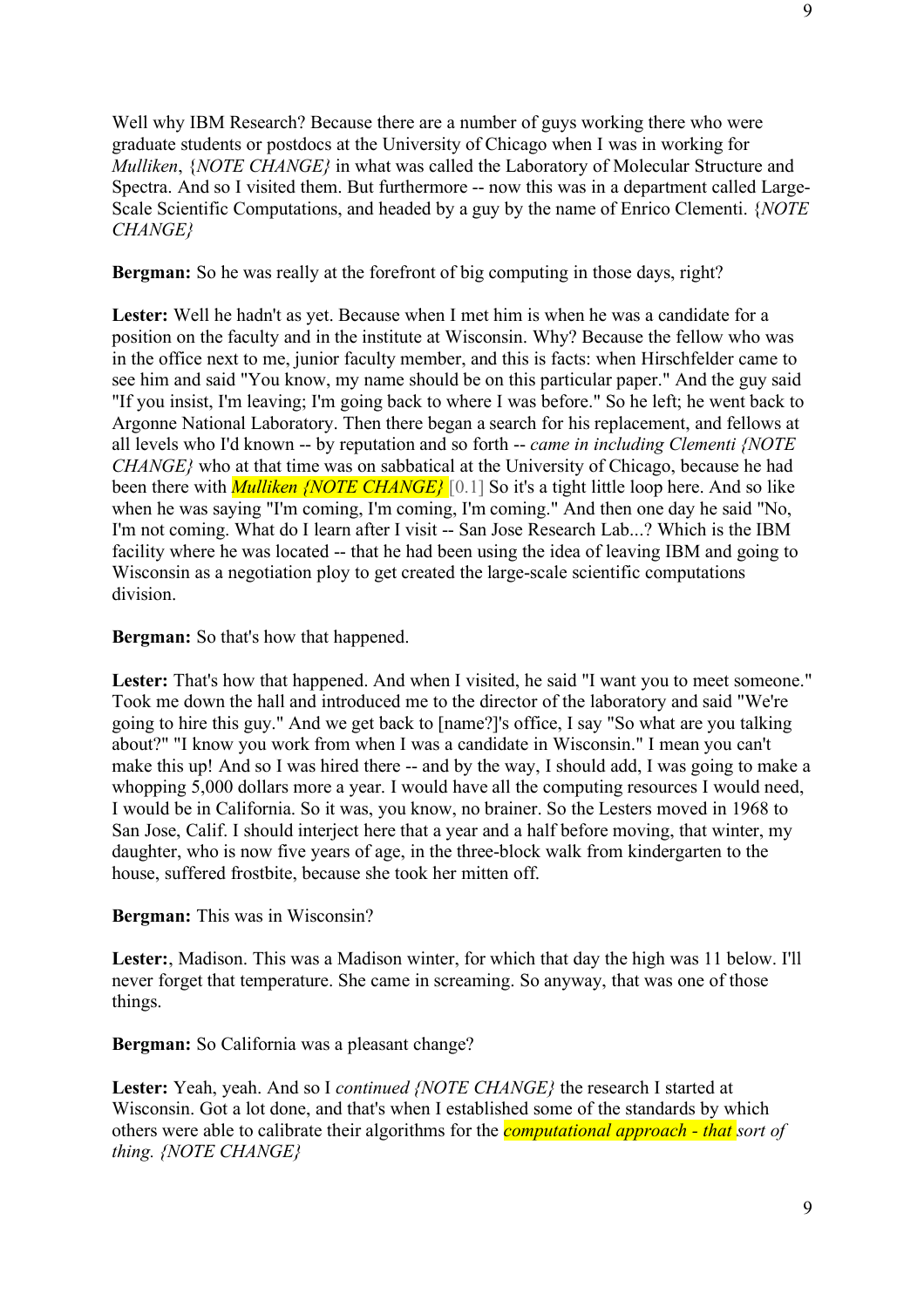**Bergman:** OK, so let's talk about the next stage in your career. You were at IBM for quite a while, right?

Lester: Yeah. Well there's an interesting point: along the way I was -- became a candidate for the fast-track: promotion, moving up the system. And so that involved spending a year on the staff of the vice president director of research -- at that point Ralph Gomory. So we *moved* {*NOTE CHANGE}* to White Plains, N.Y. And so my wife and I, we enjoyed it.

**Bergman:** That was another IBM --

Lester: That was a separate facility. This is the headquarters of the IBM Research Division. The IBM Research Division was headquartered in Yorktown Heights, had satellite laboratories at Ruschlikon, just outside Zurich, as well as San Jose. And the Ruschlikon guys had gotten a Nobel two years earlier in physics. But in any event it became clear to me during the course of that year that I did not want to marry the corporation. I mean that it would have been a totally different path from which, you know, the science driver would not be *satisfied. We did {NOTE CHANGE}* like White Plains. So I asked *Gomory*,*{NOTE CHANGE}* I said "We would like to stay here." "Oh no, chemists belong in San Jose."

So when I get back to San Jose things didn't work out too well there. So it was clear to me it was time to move on now. In the meantime the National Academy of Sciences had been doing a study of the creation of something called the National Resource for Computational Chemistry -- geared towards assisting chemists across the country in being able to better use computers. And furthermore asking them the questions -- the question, rather -- of subdisciplines of chemistry. How can computation advance this particular area?

So I threw my name in the ring for that and I was selected actually. It was at a time when the general view of chemists -- you may recall this, I don't know -- who said "Computer? What do you need a computer for? If you have a question, you ask a good chemist. They could answer that."

**Bergman:** Especially in my area. OK. Let's talk a little bit about what happened later. Start with your interaction or running the NRCC, the National Research for Computational Chemistry ...

**Lester:** National Resource for *Computation in Chemistry*. {*NOTE CHANGE}*

**Bergman:** Yeah, and how that led to the associate directorship at LBNL [Lawrence Berkeley National Laboratory], and eventually the Berkeley faculty appointment.

Lester: Well actually the issue here is that the NRCC was under contention by various national laboratories for housing, and Lawrence Berkeley Lab won that competition and so it was sited at Lawrence Berkeley Lab. And so this meant that I would have to travel from San Jose, where I lived, to Berkeley. And I did that for a few months and came in.....

**Bergman:** And that was not quite as hard as it is today?

Lester: Relatively speaking. It should be impossible to even think about the concept. But in point of fact, in addition to being director of the NRCC you see the position came with being an *Associate Director* {*NOTE CHANGE}* at Lawrence Berkeley Laboratory (and there were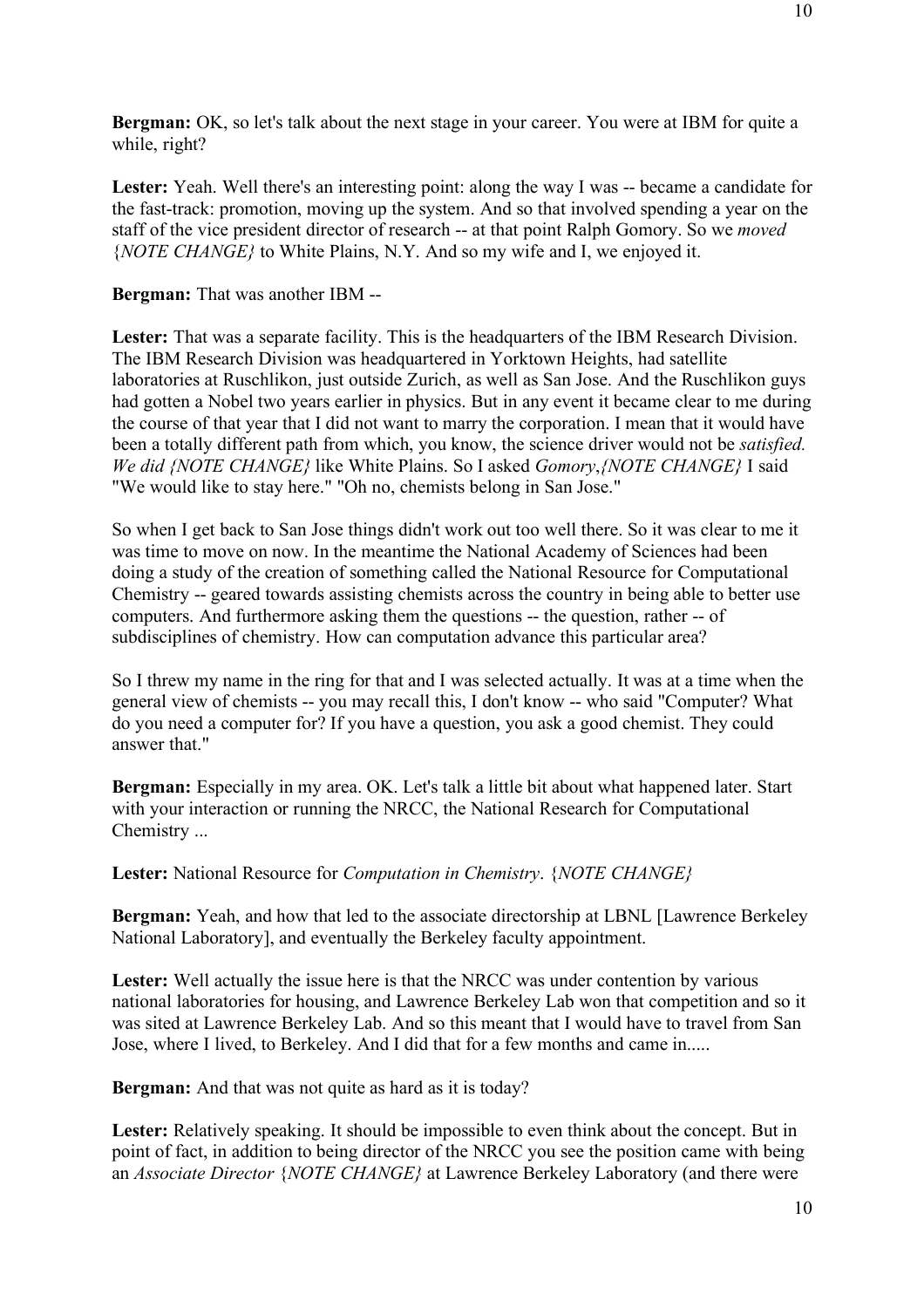about eight *Associate Directors {NOTE CHANGE}* at that time). And my appointment began in February of 1978. The concept then of NRCC was approved in November of 1977. When I come *in {NOTE CHANGE}* what I am told is that -- this is to be a three-year experiment, by the way. That there would be one year of funding and then we would be reviewed for continuation.

And I said "Well, this makes no sense at all, because you can get nothing done in a year. You still have to hire a staff to do the sorts of things." They said "OK, we'll give you another year before we have a review." "OK, fine."

**Bergman:** I don't know if you remember, but that -- '78 was the year that I and Earl *Muetterties* {*NOTE CHANGE}* got to Berkeley, same --

Lester: Oh, really, oh, no, I'm up at LBL, you know, totally consumed by this mandate.

**Bergman:** We were both living in the same area.

**Lester:** Is that right? OK, OK.

**Bergman:** It was like I was following you around for your whole career. 'Cause, you know, I moved to Caltech the same time you went to IBM.

Lester: Oh really? Oh, OK. Did not appreciate that. OK. So one of the main things, of course, within NRCC, was to hold these workshops in which you'd ask the question, then bring together the various folks in these various disciplines. And so that dominated the activity. Besides hiring staff, young people to work in the various subdisciplines of *chemistry, they were {NOTE CHANGE}* to have their own research activities, which we supported and so on, and one of the guys I hired was a guy by the name of David Ceperley. David was someone that Berni Alder, internationally recognized physicist, had said "Bill, you got to hire this guy," and so forth. Well I looked at his vita and so forth. It looked good, so I did. And the reason that Berni was pushing this is that David had been carrying out research and *quantum {NOTE CHANGE}*Monte Carlo -- that is for systems which are of a quantum nature to do, also, Monte Carlo calculations. And Berni was an expert in classical Monte Carlo. And so David was carrying out research with Berni while at the same time helping to develop the cadre of programs associated with *statistical* mechanics *{NOTE CHANGE}*.

One day David came into the office and said that they had gotten a 100 percent of the correlation energy for the electron gas. This is the model system in which consist of electrons running around each other. *Correlation {NOTE CHANGE}* energy is the difference between the total energy of a system and the energy associated with something called the Hartree-*Fock {NOTE CHANGE}* Approximation, which considers each electron in the field of the N minus one electrons and does the average to get the energy. So on that basis I said, "Well, you're not going to do that -- well if the stuff is really good, you should apply to atoms and molecules.".

"But Bill, I'm a condensed-matter physicist -- though he was working in a theoretical chemistry institute, so to speak. I should say NRCC was basically a theoretical chemistry activity. And so this became the point where -- there was a fellow who had gotten his bachelor's at Berkeley, Ph.D. at Boston University, who wanted to come back. And I said "Well if you'll come back and work on this problem, I will cover those costs, so we can see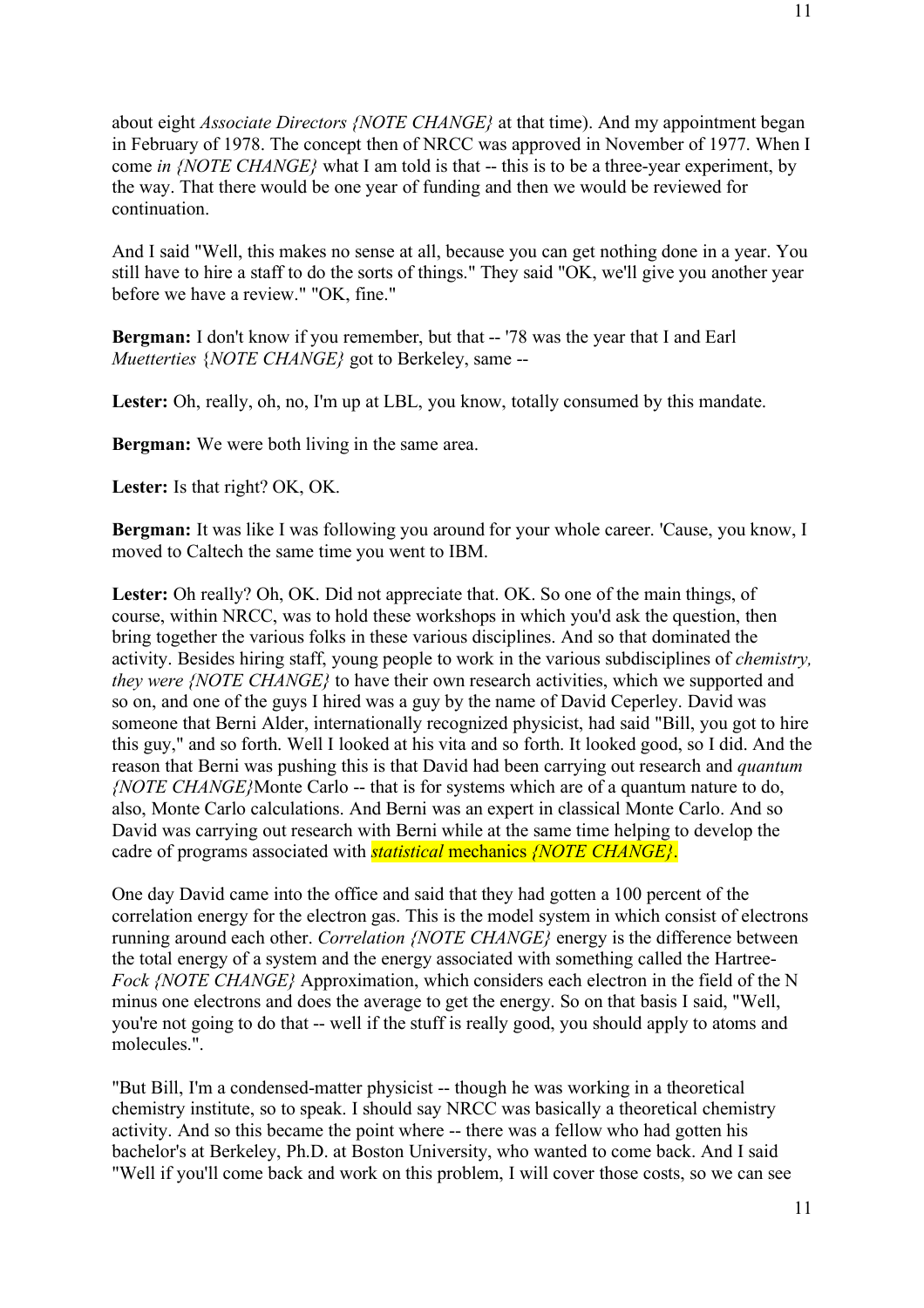what they can do." And he did. This is Peter Reynolds. Peter subsequently, at the conclusion of NRCC, went on to become a program officer with the Navy, and then subsequently with the Army and various activities of this sort -- an outstanding scientist.

But the main point: this first atoms and molecules paper -- based upon a review of publications of citations by one of my graduate students maybe a decade and a half later - was the most cited paper, aside from the book we wrote about mid '90s regarding research that we carried out. It was new and people were interested. The quality of the results that we got were better than anything around. So that was really a plus.

And so on that basis I changed my research direction. I said "If this stuff is that good, let me see what it can do for other atoms and *molecules,* and molecular systems. Computing *barriers to reaction*, {*NOTE CHANGE}* structure of molecules, all that sort of thing." So that became the focus and that in general it was well received. A lot of people started to use the technique and so forth, and it let my receiving some awards. Well, election to, well, the International Academy of Quantum Molecular Science occurred some years later. A *Fellow* of the American Physical Society, *Fellow* of the American Chemical Society, *Fellow* of the American Association for the Advancement of Science -- various things of that sort, which - you know, you know all about this stuff.

**Bergman:** OK, so let's talk about your career at the University of California -- how it started.

**Lester:** Yes, well that dates back to when I was at IBM. Why? Because of two faculty members in theory for molecules at Berkeley -- Fritz Schaefer and Bill Miller. They sent two students down to work with me, and these students were so good I said to myself "No wonder those guys are so productive." Barbara Garrison subsequently, when she finished, went to Penn State, became *Chair* of *Chemistry* at Penn State. The guy, *Andy Raczkowski, {NOTE CHANGE}* unfortunately passed some years later. So it told me something about the quality of students, graduate students, at Berkeley and so the thought of -- when NRCC was closed after review (because the basis of continuation was that we were to be reviewed two years later) -- David Shirley, who you knew, and I agreed that this was nonsensical. What they were trying to do was just bleed us to death and that would kill us in two years. So why go through that? So it was closed. I should add that the NRCC was jointly supported by the Department of Energy and the National Science Foundation, and after our closure the Department of Energy said "Well, had we supported it by ourselves we would have continued it." But the National Science Foundation sent out questionnaires to the chemistry community, asking what the impact of NRCC had been, after a year and a *half and {NOTE CHANGE}* most folks had not heard of it. It was ridiculous.

**Bergman:** And Dave Shirley was lab director at the time?

**Lester:** No, at that time Dave, I think, was --

**Bergman:** Associate director?

Lester: Oh, no -- yes he was *Director* of Lawrence Berkeley Lab. He had succeeded Andy Sessler, wo was the guy who hired me a year or two earlier. Keep that in mind, for sure. Yeah, David was.

**Bergman:** Yeah. OK. So shortly thereafter you joined the faculty?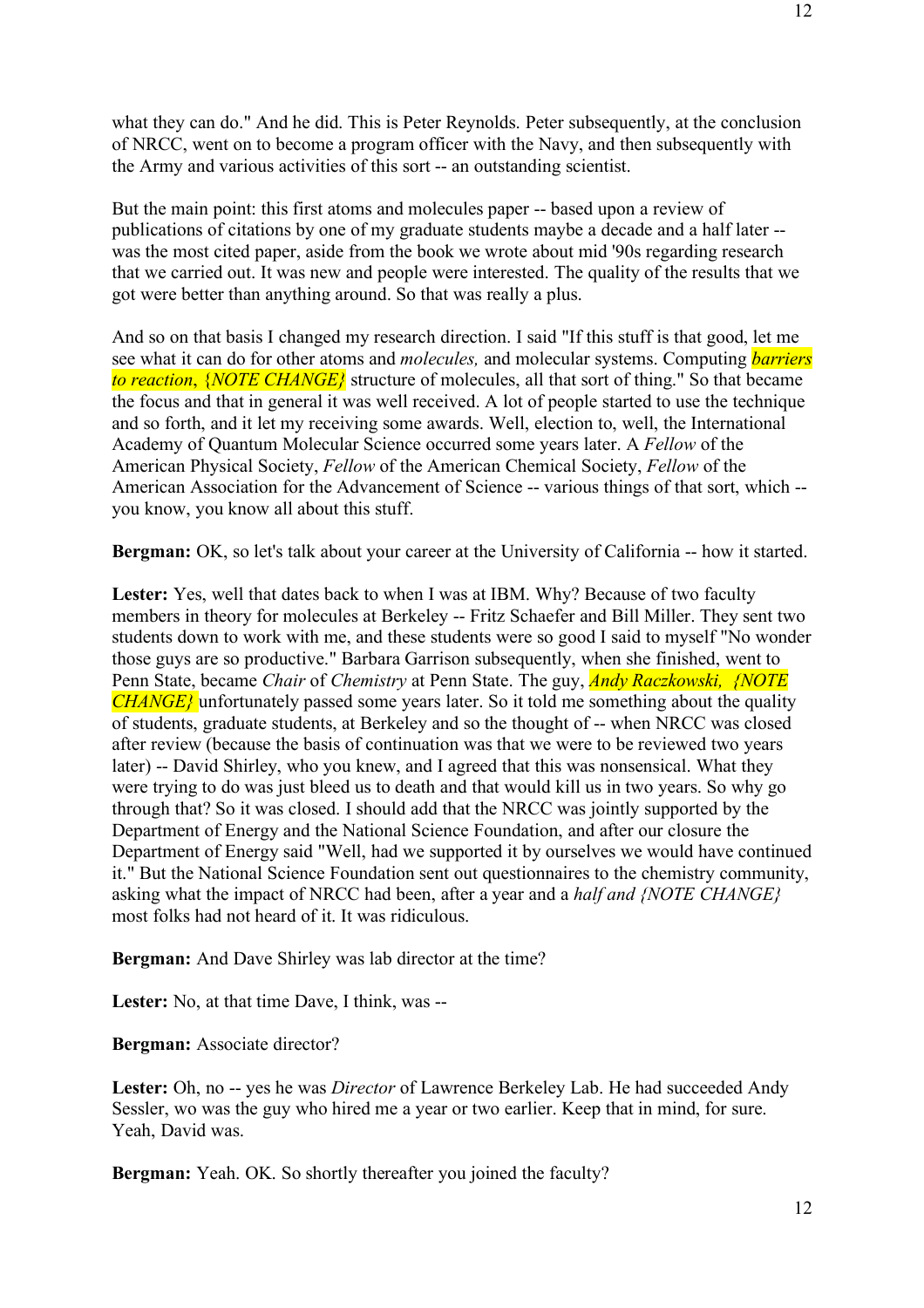Lester: Yes. Shortly thereafter I joined the faculty. Well, one faculty member said he would like me to stay. I said there was only one way I would stay. And there *was consternation {NOTE CHANGE}* on that. But it was made to happen and so I became a faculty member in chemistry, full professor.

**Bergman:** What year was that?

**Lester:** It was 1981.

**Bergman:** And so talk a little bit about both your scientific activities at Berkeley and the other things that you did.

**Lester:** Oh yes, yes -- well, continued research with *quantum* Monte Carlo -- applying Monte Carlo to molecular systems and so forth. Oh, I should add in the meantime, in 1979, my son won a Regents' Scholarship and came to Berkeley and majored in Electrical Engineering and Computer Science. Finished in '83 or so. Now let's see, about the same time my daughter won an IBM scholarship*, Cary Award, {NOTE CHANGE}* and she went off to UCLA and then continuing -- oh my son, having come to Berkeley, he was involved in something called the Professional Development Program [PDP], which assists primarily students of color through the beginning course -- in this case calculus and mathematics. And I liked what they did. Primarily students worked with each other at various levels to assist each other through this demanding course. The guy who was head of it initially was Uri Treisman, who received a MacArthur for his work with PDP.

And so it was in the early '90s that I was asked to be *Associate Dean for Undergraduate Affairs* in the College of Chemistry. I accepted this, and my first thought was we should map that into the *College of Chemistry*, which was done. And so we had a College of Chemistry Scholars Program comparable to PDP in mathematics. And it was like the mid '90s when Neil Lane, who had done similar work -- who was at that point director of the National Science Foundation --asked me to come back and work with him on their diversity issues. And so I went back and I had the title Senior Fellow for Science and Engineering and Assistant to the Director for Human Resource Development. This is the longest title in the world.

**Bergman:** So you had to take leave from Berkeley?

Lester: Absolutely. I was not -- no. I did not take leave. There's something that's called, with the government, IPA -- *Intergovernmental {NOTE CHANGE}* Personnel Act. So I maintain my continuity with campus, so lost no time, though I was physically in Washington D.C.

**Bergman:** Did you still have to teach, or no?

**Lester:** Oh, not at all. I'm totally in Washington D.C., but I am not on leave, make the technical distinction. Because that is, you know, an issue, in in terms of people going to work for the government, in that respect. And so that was interesting. We did what we could, and so on. But Neil said "Oh well, we've got you in the *government now.*" I said -- well, after a year or two I said "No, I'm going back home." I needed to go back if I was to maintain my position at Berkeley.

**Bergman:** Neil became science advisor?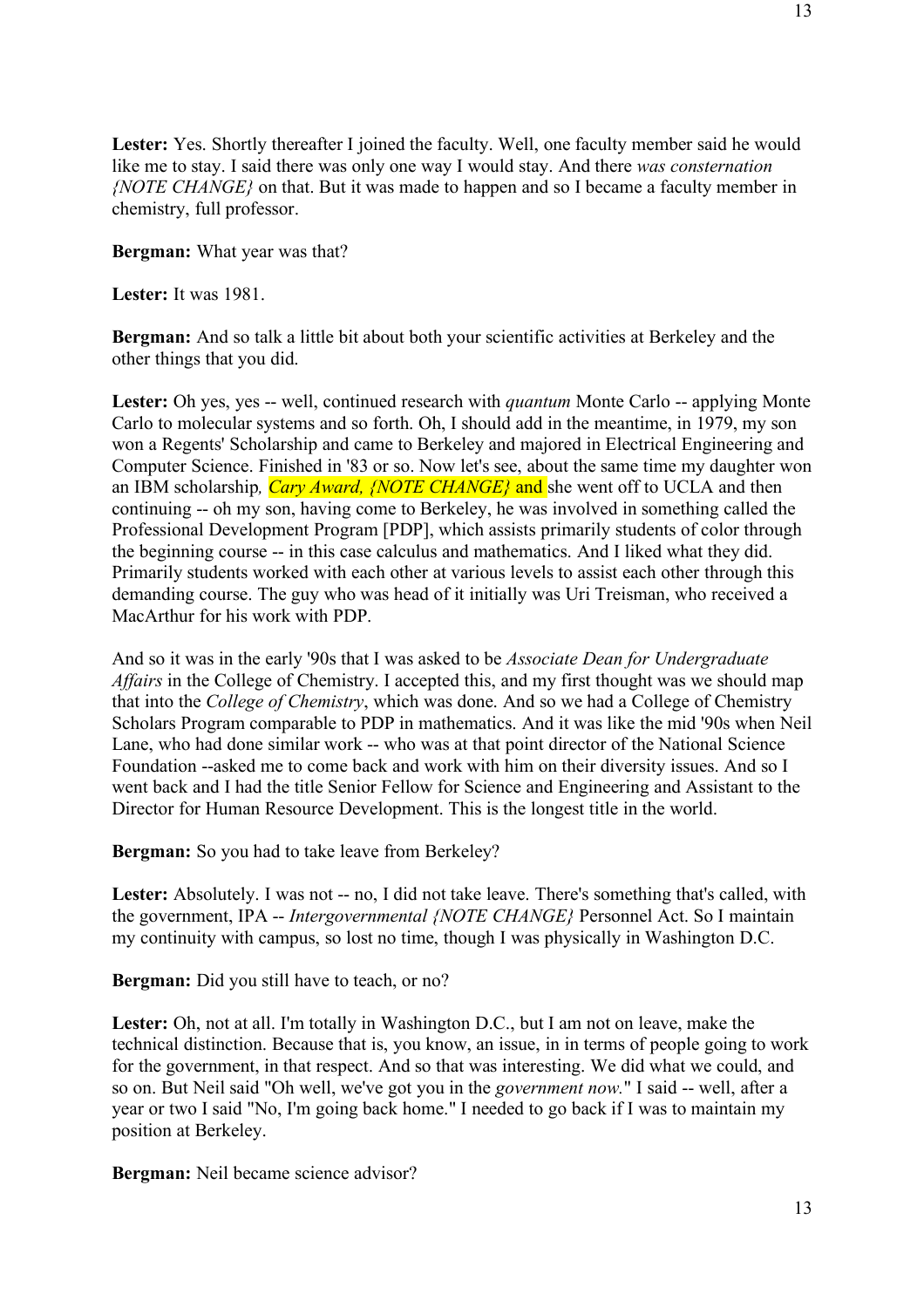**Lester:** He became Clinton's *Science Adviser*, yes. And we would go to the Hill on occasion and it was interesting, you know, walking around the Hill, doing things, talking with the various folks. And I have some pictures, you know -- of Rochelle and I -- not with Clinton but with others in the government. So it was an interesting, broadening experience -- no question about that.

**Bergman:** So talk a little bit about -- I know that you've been involved with intercollegiate athletics on both the campus and national level, right?

Lester: No, this is primarily campus. I was -- every institution which engages in sports sanctioned by the NCAA, has a faculty athletics representative. And so I was asked to be *Faculty Athletics Representative*. Why? Because a fellow who was my predecessor had asked the campus to vote no confidence in Chancellor Berdahl, the chancellor at that point. And so Berdahl said "I'll have nobody work for me who does not support me." So he let Citrin {*OK}*  go.

Well, in any event -- so I became that -- held that position from 1999 to 2004. But in my initial year my name appeared on the front page of *The San Francisco Chronicle*, because I had approved two guys as being *eligible and* {*NOTE CHANGE}* it turns out further...

**Bergman:** For like football?

Lester: Football, exactly, yes. Eligible for football. And turns out they were not. My basis of approving them was that I had talked to the professor from -- who had provided them with passing grades. I had nothing to substantiate that investigation by the Pac 10...

**Bergman:** So there was an academic requirement for football players?

**Lester:** For everybody.

**Bergman:** Sorry, I didn't know a lot about this.

Lester: Well, you just have to pass your courses. The point here is simply that -- well, I won't go into the this and thats. We can talk about that off scale or off line. But in point of fact there was an investigation by the PAC 10 (the Pac 12 *now) and {NOTE CHANGE}* the faculty member could not come up with data to support the grade he provided. And here I had approved them for intercollegiate athletics. The University of California Berkeley was declared institutionally irresponsible because of *moi*. So I had never had the experience of not getting the truth from my professional colleagues. So this was an eye opener. So people --

**Bergman:** Was there any reason -- do you think this guy was paid off, or...?

**Lester:** No.

**Bergman:** His love for football?

Lester: No, I think he was -- he wanted to be helpful in terms of diversity issues. OK. And he sort of leaned over the wrong way. …*and* Berdahl said he understood it all.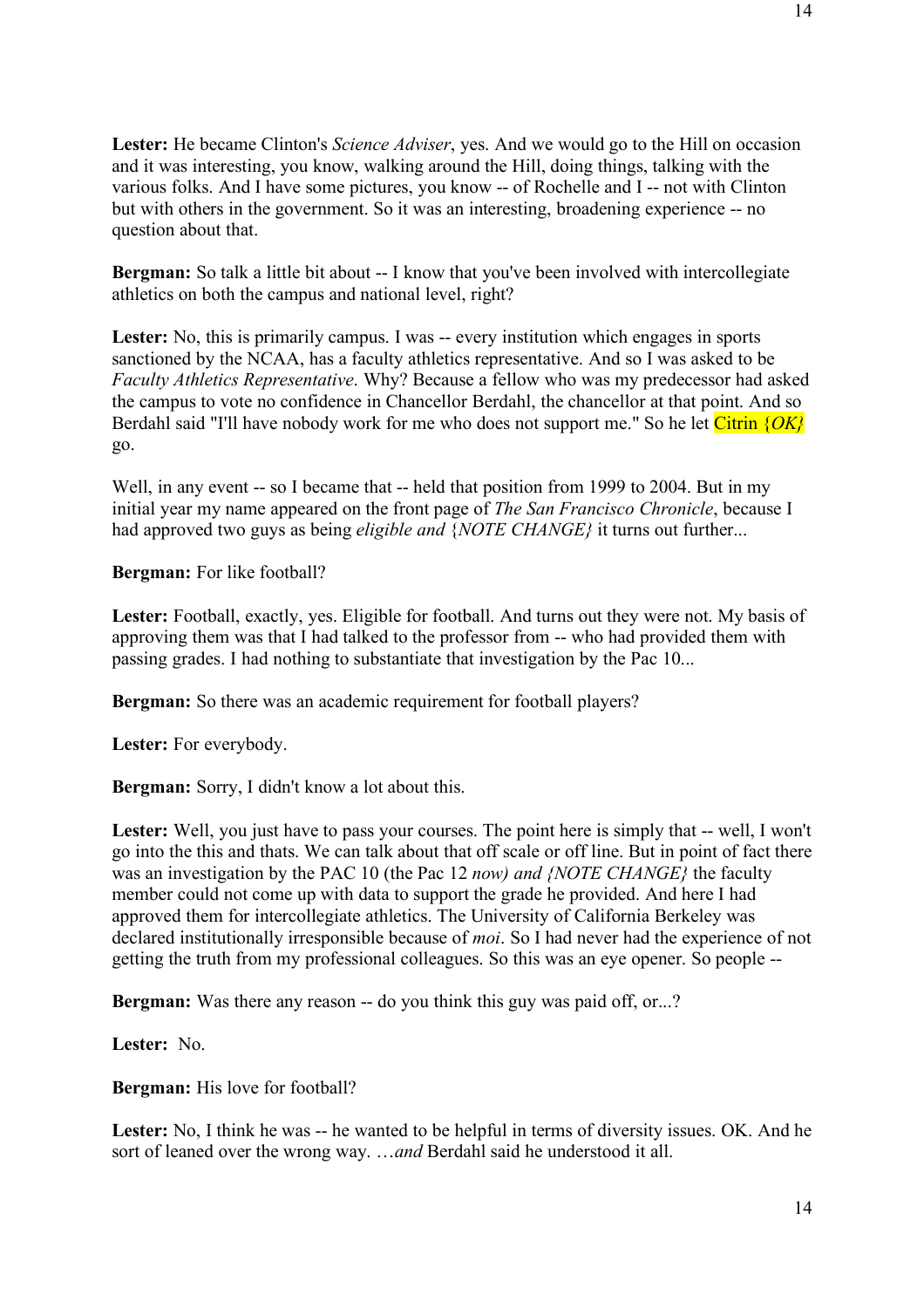**Bergman:** What was the resolution to that?

Lester: But even before that, the reason that there was unhappiness by the previous faculty athletics rep, was that Berdahl had approved, I think some seven or so FTEs to ethnic studies. And that was the core of the issue that led to the problem of calling for a vote of no confidence in him and all that sort of thing.

**Bergman:** Let's talk a little bit about your interactions kind of in a local level in the chemistry department, maybe the physics department if you had some. I'm thinking specifically of -- you know, you had some really good colleagues in the theoretical group.

**Lester:** Oh yeah.

**Bergman:** So you could talk a little bit about your interaction with those people.

Lester: I did mention early on that Fritz Schaefer, who subsequently went to the University of Georgia, and Bill Miller sent a couple of students down to work with me when I was at IBM. Both outstanding scientists -- Fritz for electronic structure and Bill for collision dynamics that he is you know *highly* recognized for. So, you know, excellent people. My next door neighbor is David Chandler and David is an institution in its own right, as we say. Other theorists, let's see, who comes to mind? Those are really -- that's the core...

**Bergman:** In those days, anyway, and you had...

Lester: Oh, I should mention my fellow University of Chicago graduate, Robert Harris. Bob Harris came to Chicago by the way my last year as an undergrad. We're in class together and subsequently -- and we both had the same adviser; my master's advisor was his PhD adviser. And so he was on the faculty, of course, for a number of years before retiring some years ago now.

Lester: And I did retire some years after the normal retirement age.

**Bergman:** That's become not so normal anymore.

**Lester:** Right. Right.

And so an excellent group. I think the excellent set of deans. Bradley Moore – *C. Bradley* Moore was the dean when I went off to NSF. And I think *Clay Heathcock {NOTE CHANGE}*  later became dean of the college...

**Bergman:** Was chair for a while.

**Lester:** Yes, yes, yes, yes, yes.

**Bergman:** So it was always a very strong group I think, right?

Lester: A strong department. Of course our -- you know where our departed is recognized internationally. Number one, folks, in case there's any question.

**Bergman:** I mean, you know, the theory has always been this very strong.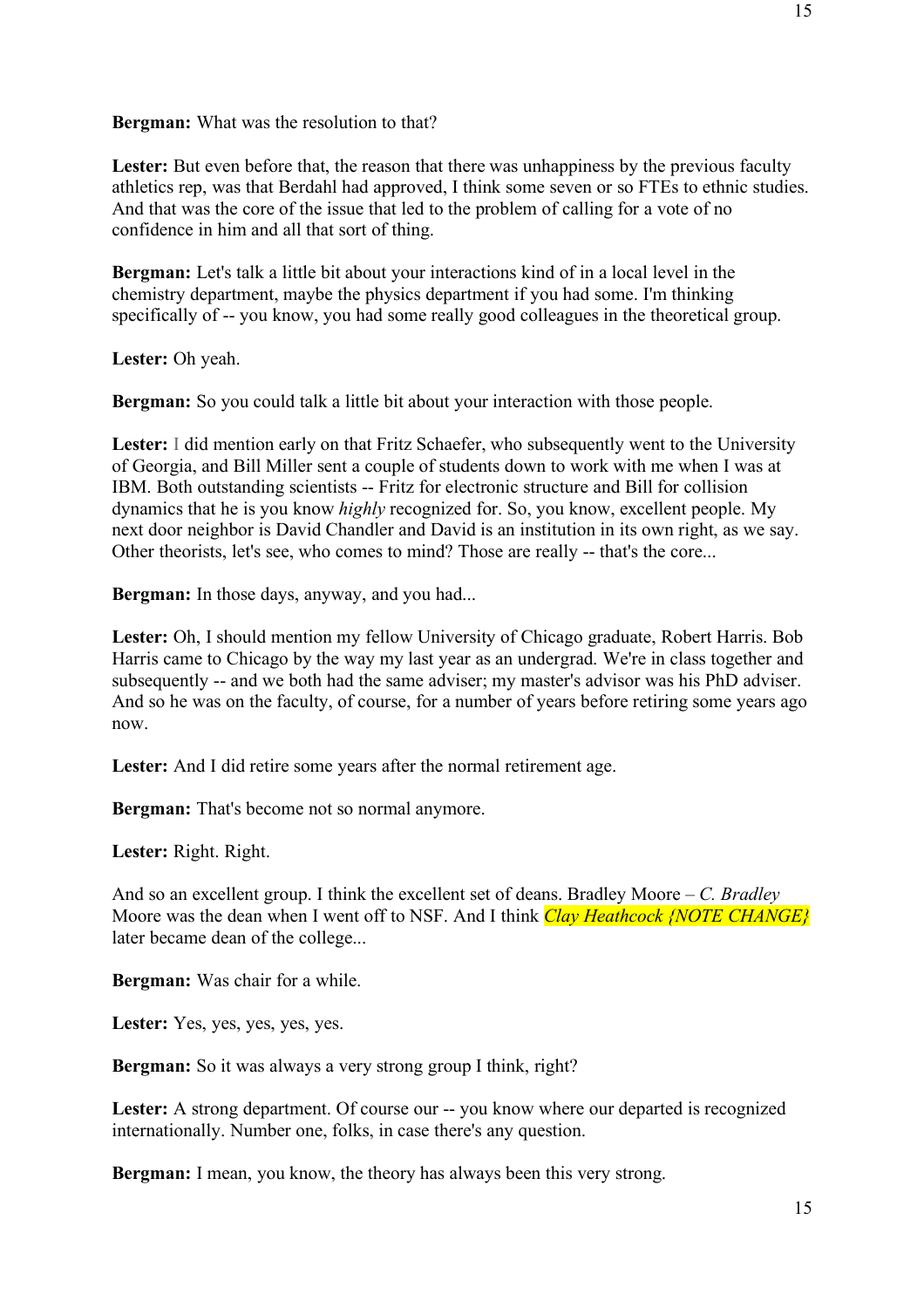**Bergman:** So you mentioned you know becoming an emeritus professor. So do you have any -- tell us a little bit about what your thinking was about when you decided to become emeritus.

Lester: OK, I'd be happy to. My deciding to become -- retiring -- was after my wife passed that March.

**Bergman:** I'm really sorry.

Lester: I retired. And then I was asked to be professor -- to come back -- I guess Professor of the Graduate School had been created at that point. And I still had postdocs and even a few students. No, I hadn't taken a student for a couple of years because whether I could see a student through five years, which was typical in terms of my kind of research, remained to be seen. So I just dealt with postdocs up until -- well, beyond age 65.

**Bergman:** Did you have any concerns about retiring or was it kind of normal -- did you feel it was a normal transition?

**Lester:** It was. I hadn't thought about retiring until *Rochelle's {NOTE CHANGE}* demise. And that's what shifted my whole focus and so forth. But I still had interest in doing things. So that's why becoming Professor *of* the Graduate school was valuable, and I had some very good postdocs who came in after that. I mean who have gone various places. As a matter of fact, there was an undergraduate from Morehouse College who came in 2011, who was going to come to Berkeley to graduate school. Also *there was a {NOTE CHANGE}* Festschrift for me in 2007, a guy I worked with at IBM in the mid '70s. His son -- he wanted his son to come and work with me. But they were caught up in the big vacuum of this outstanding graduate student I had had, Alán Aspuru-Guzik, who was, got an appointment at Harvard. And all these guys went off to Harvard. And *Rochelle {NOTE CHANGE}* said "Well that's good - your students, where they're going." And I'd laugh.

And so in point of fact it was just this summer that I got this e-mail from the student, James Whitfield, and we met and we talked a bit. And reading Sunday's *New York Times* about quantum dynamics and computing, Whitfield is cited in one of the paragraphs. I just sent off an e-mail yesterday, "James, I'm reading about you in the *New York Times* Business Review section." So if you look at your predecessors, who's involved know that sort of thing. So, delighted with his success. Oh, another undergraduate -- an undergraduate did very well, did some research with me, went off also to work with Alán. I mean I'm doing this counting, who did this. And he has since come back to a postdoc at LBL -- I'm not sure where he is at this point, but he was really an outstanding undergraduate student here. I mean we have very good undergraduates, but this guy was in lock stock and barrel up there. So all of this was very good. I think made possible because of the quality of students we get at this institution.

**Bergman:** You know you've seen a lot of people in Berkeley and rise through the ranks. If you had some advice to give to young people who are starting in theory today, you want to say a little bit about that?

Lester: Oh, I would like back up, in terms of young people not just in theory but pursuing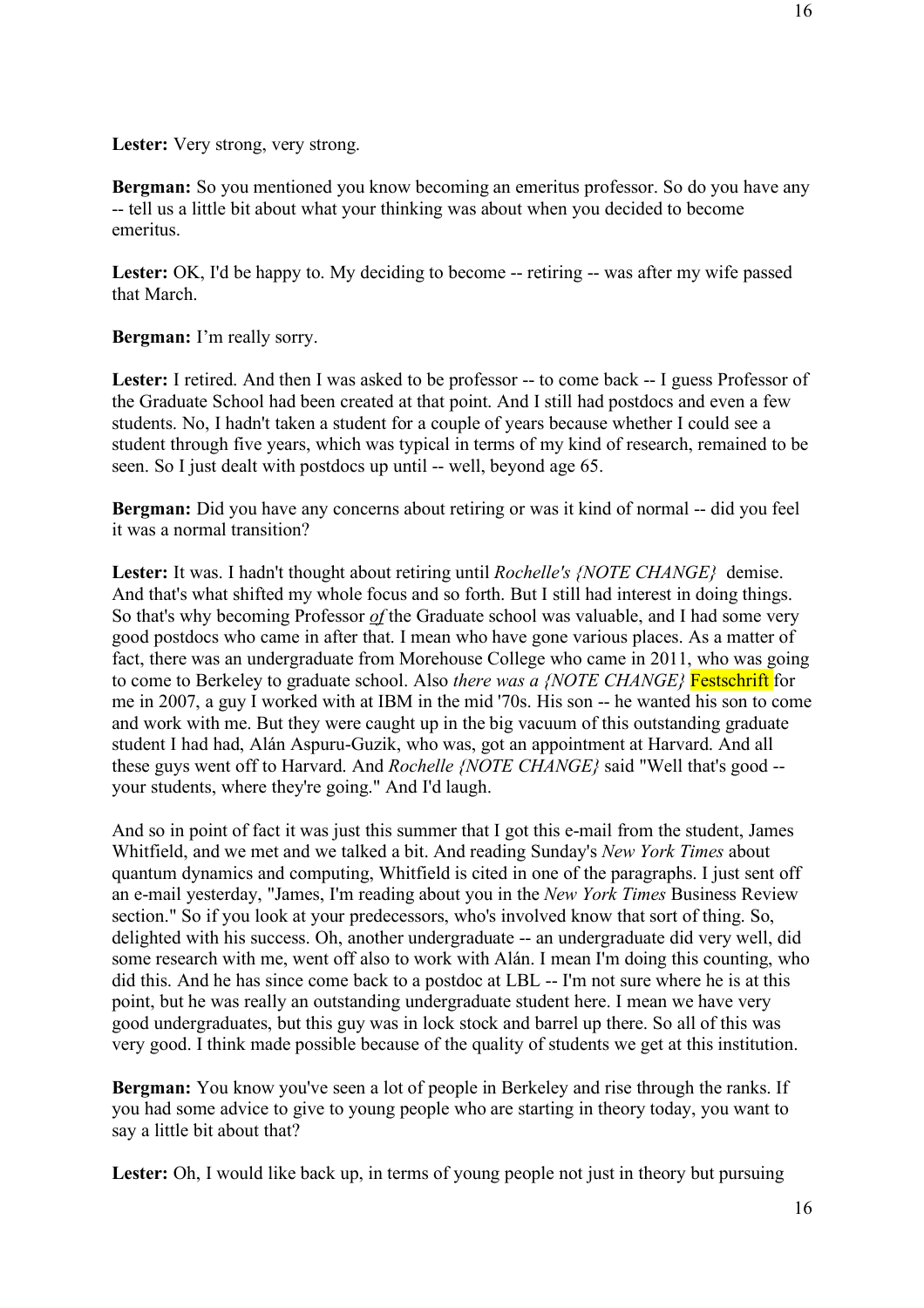what they are interested in. And I hearken back to my experience at IBM being on the staff of the *Vice President and Director on* the fast track -- that I decided that it was not for me. I'm sure many people would have jumped at that opportunity. So my first advice, even before we talk about theory, but if it is theory that you want, then pursue it, and pursue it in the direction that your inclinations take you. No ifs, ands, or buts about that. Not that what others would say it was good, and so forth and so on, but that what you and your gut as you well know view to be that direction ...

**Bergman:** Yeah, there is interest you know -- a lot of young people want to know whether there's a practical impact for what they're doing or not, you know, or something more fundamental.

Lester: Well I would argue that there's always going to be a practical impact on good stuff, because you can't anticipate. But if you see a direction that you can advance, there will be benefits that happen, that occur, that you cannot anticipate. So I think the discussion with young people who are concerned about this is to indicate to them that if you can contribute fundamentally to an area, there will be benefits more broadly to society as a consequence of making advances in that area.

**Bergman:** I would certainly agree with that.

I guess one thing I'd be interested in is whether you had any sense that being an African-American had an impact -- either on your appointment or anything that happened to you later.

Lester: Well, deep down I suspect probably there was some of this, but that had nothing to do with the appointment. I think it was just general background noise, so to speak, of being an African-American. And I also don't use "African-American;" I use "black American" because I know white African Americans. And so, no, nothing out of the ordinary in that respect. It's always difficult to achieve these appointments and I was pleased. I had been asked by some members of the department to stay and I said "There's only one way I would stay." I think they were thinking of my staying at LBL and, no, I did not want to do that. In terms of doing research and that sort of thing, IBM offered a better environment and that generally regard, versus LBL. But if you have LBL and the campus, then that's a whole different ball of wax.

**Bergman:** My recollection was that it was George Pimentel who was sort of the prime mover in proposing you to the faculty. Does that ring a bell?

Lester: No. I met George in 1968 when I visited the campus. And prodded by people in University Hall, in the administration and I visited. And it was said that there are a lot of good people who applied. And that's why I went to, in '68, to IBM. And it was a decade later or so that I ended up coming to the faculty -- a peculiar aspect of history.

# **Bergman:** OK.

Lester: Well, thank you Bob for taking the time to do this.

**Bergman:** I'm more than pleased that I could do this, Bill, because you know, I mean, we've been colleagues for all these years and there's all -- so many things that I didn't know about you and your career, and especially about the times that we were in the same places,